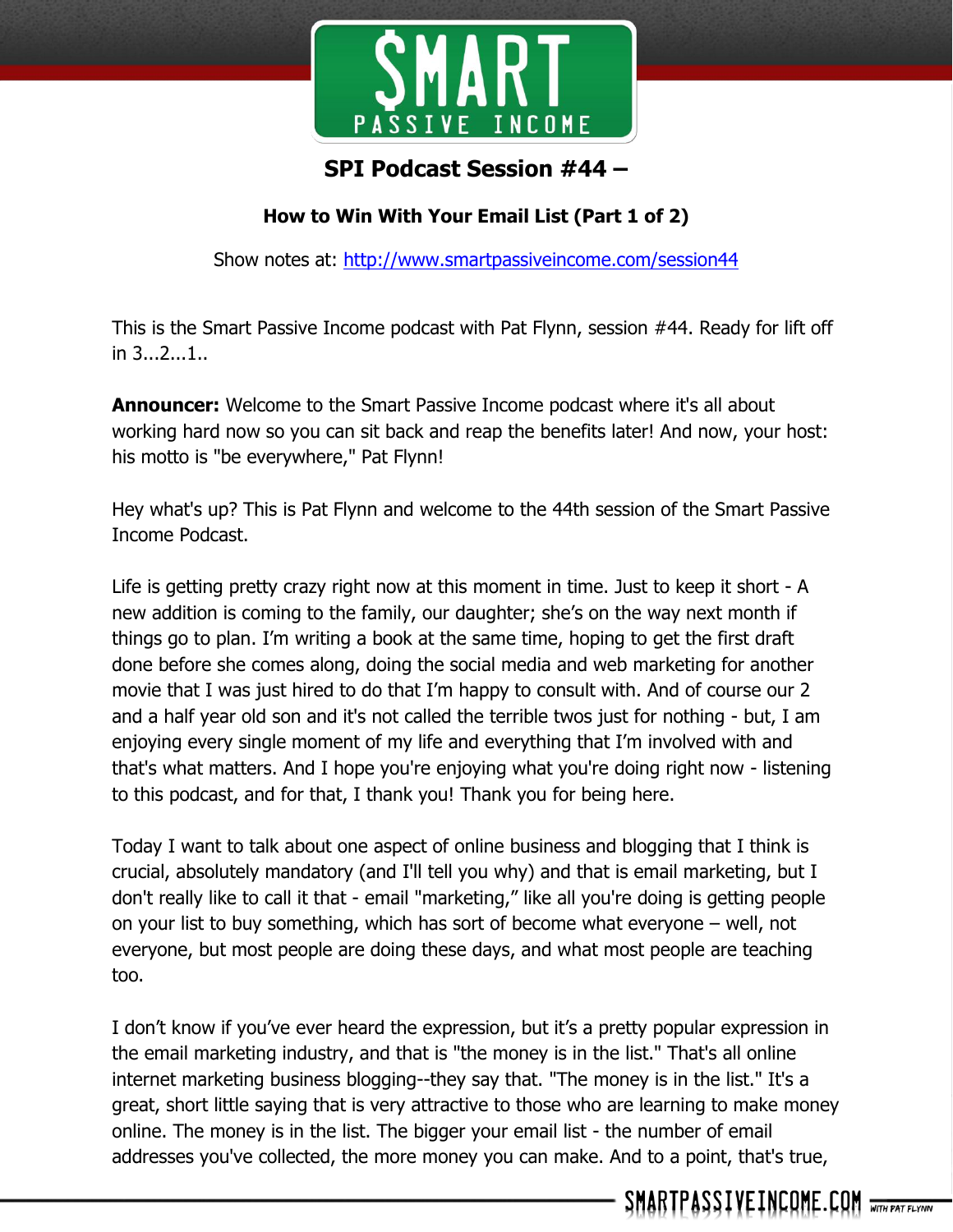

I absolutely believe that - if you have an email list of 100,000 people just imagine what one promo email can do for you, especially if the offer is right - but this whole "money is in the list" thing, all the talk about it, doesn't jive with me and how I like to run business or teach it. If you were just taught "the money is in the list," then you're basically going to do two things:

1) Collect a crapload of emails.

2) You're going to sell every chance you get to the people on the other end of those emails.

I don't know about you, but when I'm subscribed to a list and I get sold to a lot, it doesn't really make me feel good. It makes me feel like I'm just another potential wallet for the person who is sending those emails. It makes me feel like I'm just another number. It doesn't help me, and especially me being one who sees one thing and gets excited about it and then sees another thing right away and gets excited about THAT. If you're sending me emails every week about something cool, then it's going to confuse the heck out of me and I don't want to be a part of that. How is that helping me get anywhere?

It's not - and so I have this sort of, I don't want to say hate - that's such a strong word. I have this dislike for email lists that are selling to me all the time because I know there's a better way to use the email list to your advantage, in a way that doesn't piss people off. I know because I DO this.

Before I get to my particular email strategies that have, over the past 2 and a half years helped me gather over 35,000 subscribers (notice how I didn't say emails - there's an actual person who owns that email address, remember that), strategies that have helped me get an open rate between 60 and 70%, every broadcast email I send - the industry standard is 20, and strategies that have people emailing me back saying thank you - which is one of my meters for knowing that I am doing something right and knowing that it will somehow eventually pay off for me in one way or another. I just want to talk about the importance of building an email list before I get to those strategies.

It's completely necessary to build an email list - even when you first start your blog. Absolutely!

Did I do that? No - and that was one of the biggest mistakes that I regret - and I did this twice! With *greenexamacademy.com*, my first business that I started online, I didn't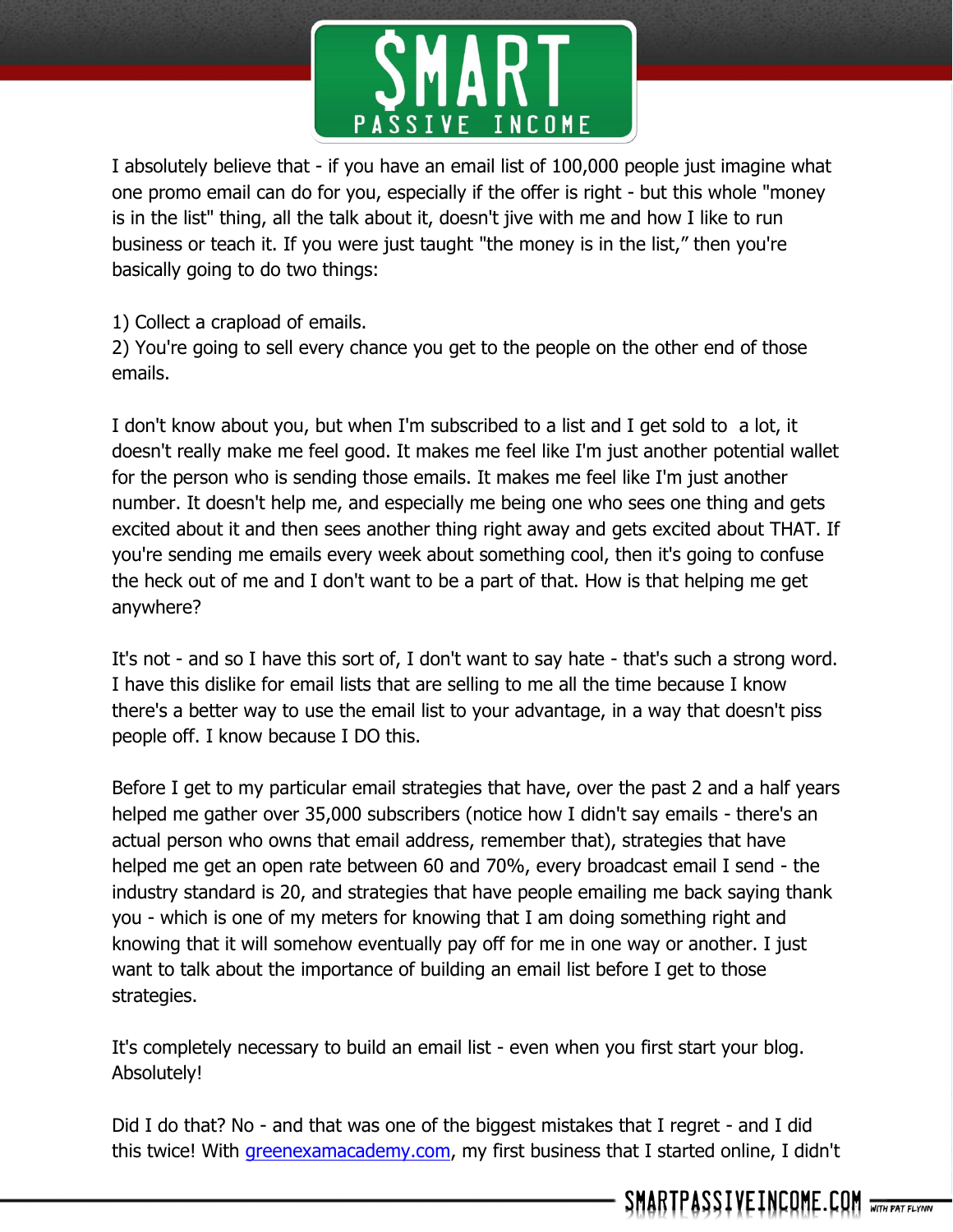

start picking up email subscribers until after I had a couple of months of sales of eBooks - huge huge huge mistake. Imagine how many people that I didn't get on an email list who I could sell to again later! And I actually did come out with products in the future, and I didn't have anybody who had previously purchased from me to sell back to or to somehow easily connect with those people. That was a huge mistake.

And then when I started smartpassive income.com - same thing. I started in 2008 and I waited until 2010 when I did a redesign of the site to finally start gathering a list of subscribers. Like I said it's up to 35k now, but imagine if I had started in 2008, I'd probably have well over 50k at this point, who knows - maybe more.

The reason the email list is important is - well, just think about it. How often do you check your emails? Most of you, probably multiple times a day. I check them multiple times a day. Many people have notifications that tell them when they get a new email, that they HAVE to read or at least see who it's from when they get it. It's like when you get a ding for a text message - you can't NOT read who it's from, and here's the kicker - because IT MIGHT BE IMPORTANT. That's why people check their emails, and many people do it first thing in the morning when they wake up - I'm guilty of that a lot of times, too. First thing in the morning - I wonder what emails came in while I was sleeping.

And it's you messaging them in your emails, your audience - you telling them something that's going on, something important that hopefully they'll open up and read. We'll talk more about how to increase open rates in a little bit - but think about this. Sending an email is considered one of the top ways to communicate with people, for some of the reasons I just mentioned, but mainly because people care about their emails, and so if people are opening up your emails, they've identified with you and what you had to say before, and from there you can have them take action, or just enhance the relationship that you have with them.

And THAT, my friends, is why I love email lists the most - it allows me to strengthen, it allows YOU to strengthen the relationship that you have with your subscribers in ways that no other form of communication can do - except maybe a face to face meeting or a phone or Skype call. Even then, emails are powerful because people can come back to the emails later in the future, and be reminded of you and what you have to say.

That's why if you're just starting out, I think the email list is your best weapon. Yes, you won't have a huge list right at the beginning, but the few who do join your list - they become the people who are your superfans, who get to know you the best, who chat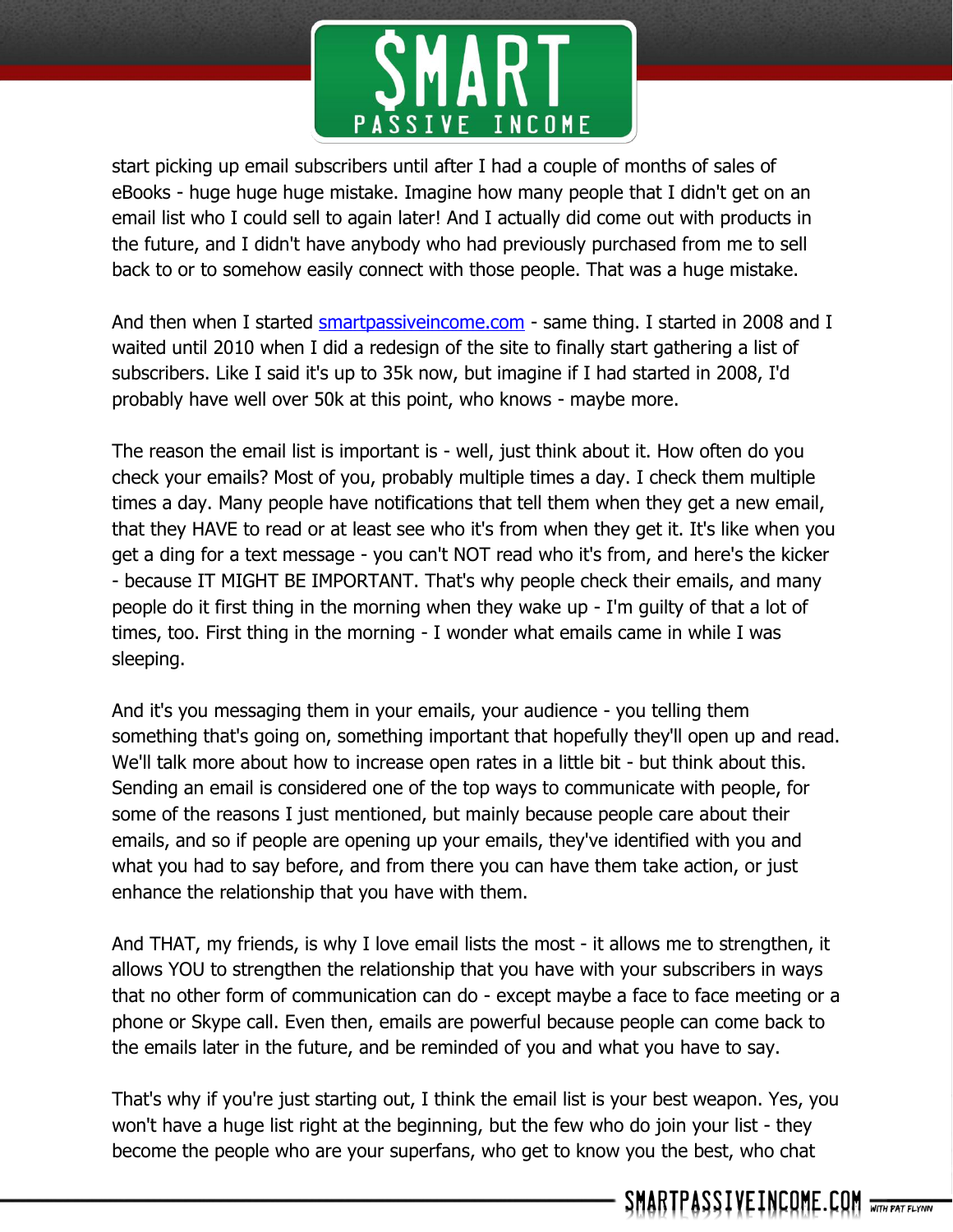

with you (which you have time to do because there aren't that many people on your list in the beginning) and really get them to become those old school "I was there from the beginning when you were first starting out!" crowd who just watch you grow and feel proud of what you do and where you've grown to, who just love you. That's what you want, and that's what you can do with your email list.

When you're just starting out, don't sell to your email list - there aren't very many people on there, you don't have a big enough list to do that. Use the email list as a way to build and enhance the relationship that you have with your subscribers, with something incredibly useful and epic. By actually giving them something to look forward to, asking them questions and communicating with them and responding to them. Giving them something useful that they can put into action right away. Again, it's much easier to do this in the beginning, to communicate with your audience through your email list. This is how you establish yourself as a leader early on. You may only be leading a small tribe, but it's a tribe nonetheless and one that will follow you, and share you, and care. And when others see that you're a leader, they'll begin to follow, too.

And there's one important thing which is you can always take your email list with you. For example, imagine the website that you have now, if you have one, or you blog, maybe gets hacked. I hope it doesn't, but maybe it gets hacked and just dies tomorrow, there's no way you can get it back. What happens? Not only do you lose all of your content and stuff but all of your RSS subscribers, all the connection you had with those who are following your blog - totally gone. Unless you had an email list, no one will know what happened or where you're at. Unless you have an email list, you can email everyone on that list and tell them what's up, tell them what happened, maybe you create a new site soon and boom - you'd have an email list setup already and an audience on day 1, you wouldn't be starting from scratch anymore. Super important.

Nnow you know why I think they're important and why I recommend them. So let's get into how it's actually all done, from setting it up to what to include in the emails to your autoresponder - let's try to cover it all. I'm just going to talk.

Let's say you have a website, and want to start building your email list. What do you need in order to do that?

One thing you could do is just setup a form on your site - there's a number of different plugins out there that you can do that to set up a form, [cformsII](http://www.deliciousdays.com/cforms-plugin/) or [Gravity Forms,](http://www.gravityforms.com/) there's a bunch of other forms out there that you can create to get emails from people,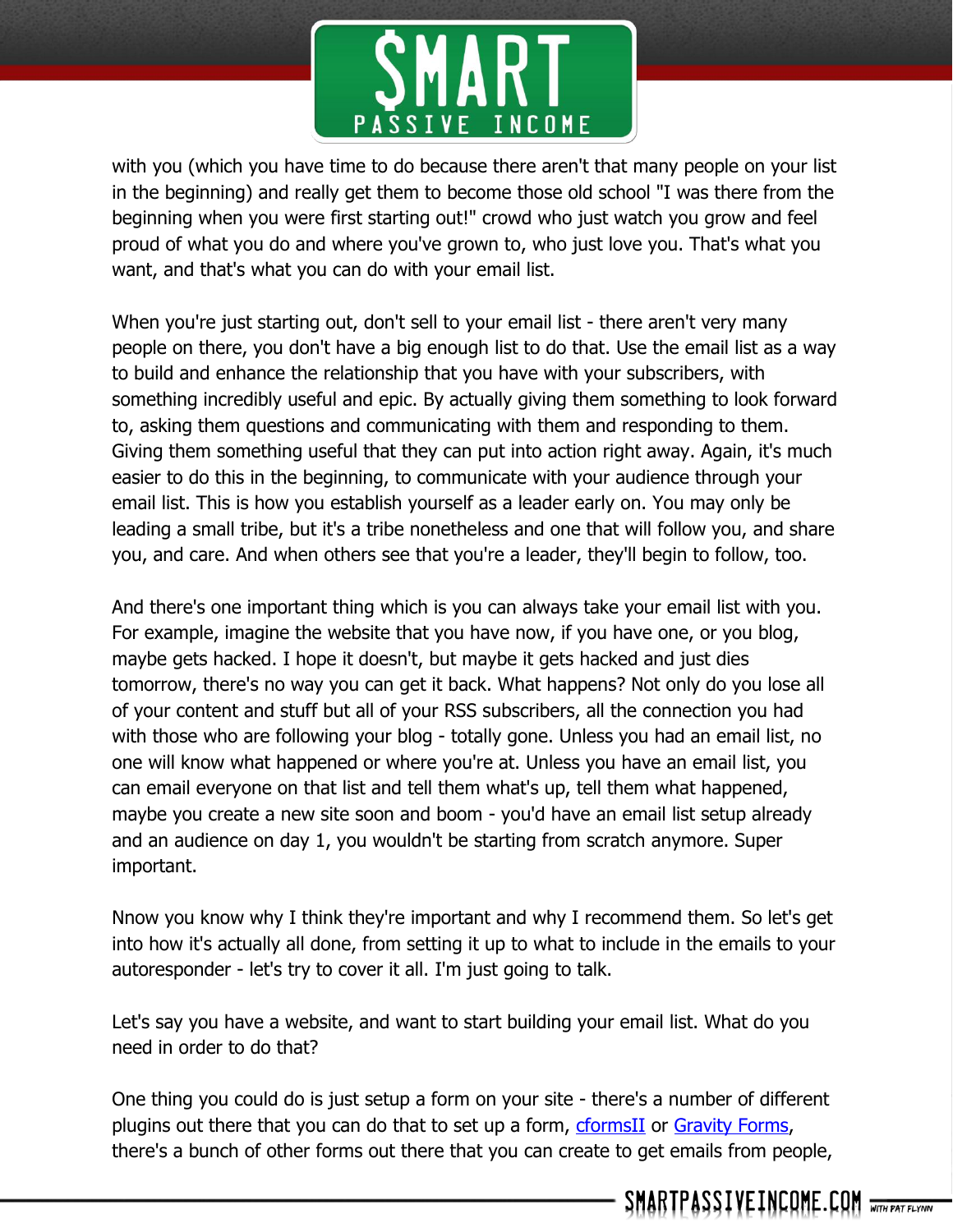

but that's a waste of time.

Let me tell you why. One, you'd be doing all of that manually, collecting email addresses and maybe putting them into a spreadsheet or something so you can reference them later and secondly, when you want to send an email out, typically your servers will put a cap to how many emails you can send out within a certain time period. When they see tons of emails going out at the same time (if you're trying to send a broadcast to everybody), it raises a red flag and your email host will get suspicious. It could potentially shut you down or give you warnings.

Plus, it takes a lot of time, you'd have to remember to put all the email addresses on there, you have to put them all in the BCC area of the email so they all don't see each other's email addresses, you can get into big trouble if you don't do that, you're missing out on the opportunity to use the trusted email service providers, which are more likely to not be caught in the spam filters, and you'd also put yourself at risk because of the Can-Spam ACT which is a law that you must comply with if you're sending out mass emails.

I'm not going to get into the details of the [Can-Spam ACT](http://business.ftc.gov/documents/bus61-can-spam-act-compliance-guide-business) - but I'll provide a link in the show notes for more information on what that's about. Plus, you'd have a REALLY hard time manually doing an autoresponder. An autoresponder is a series of emails that go out to each subscriber in a sequential fashion and schedule the moment that person subscribes. Imagine doing that for even 10 different people who subscribed on 10 different days - all by yourself. It'd be ridiculous.

Do yourself a favor and look into getting an email marketing tool that can take care of all of this for you. All you have to do is collect the emails using their web forms, and then you have the ability to send broadcast emails and create an autoresponder (remember, those pre-written emails that go out sequentially) with absolutely no problem. It gives you more time to focus on the actual emails and the content within them and focus on growing your list of subscribers.

The service I use is AWeber, and I'm not going to give you my affiliate link here because I want to point you instead toward a helpful article I wrote that walks you through, step by step, the exact process of how to get started with AWeber, from signup all the way through how to configure your autoresponder, how to do broadcasts - the definitions of each little part of the process, like the confirmation email, follow up emails - diagrams of the process and how you want to set it up. It's super easy to understand and one of my most successful posts that I've written just because of the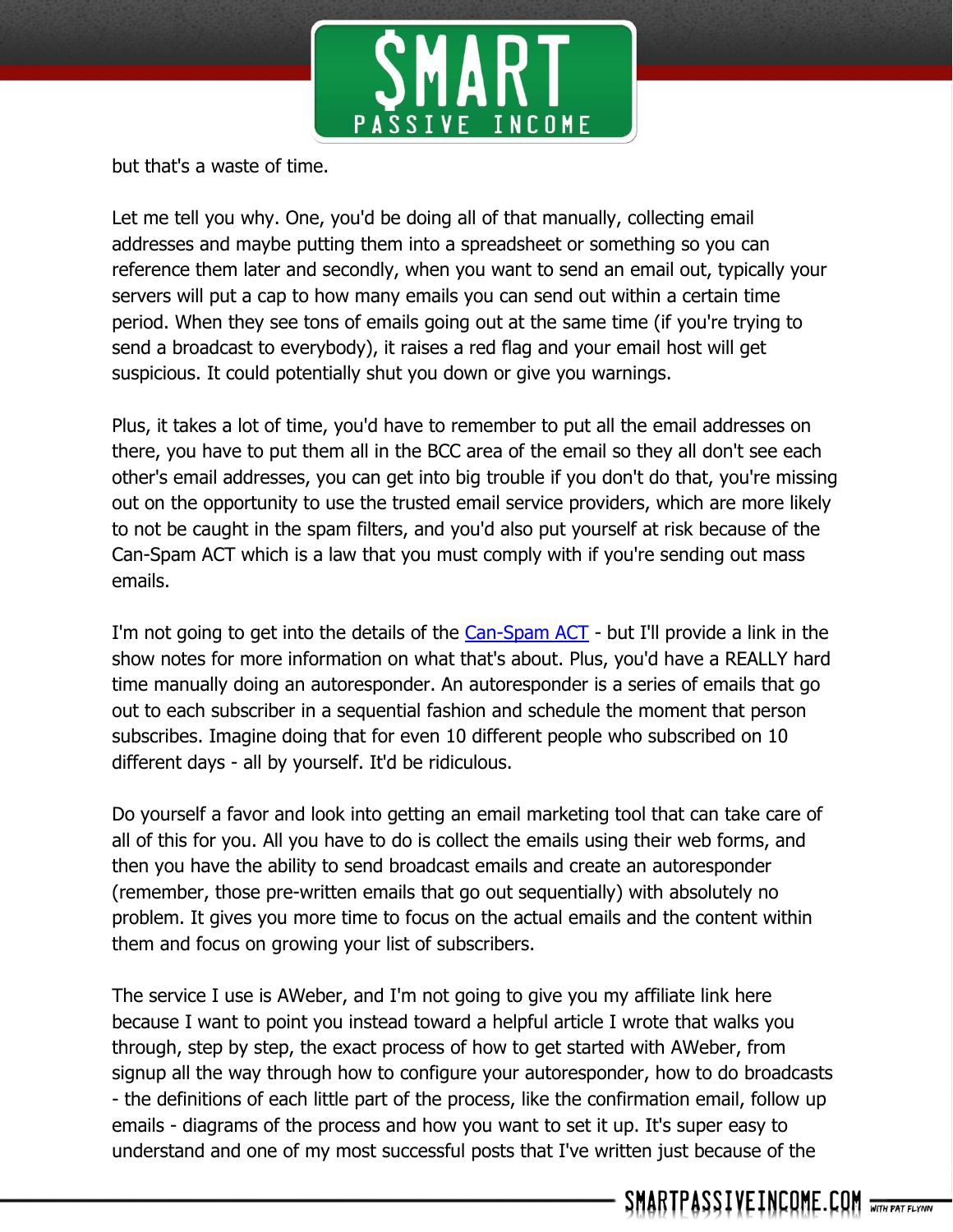

number of thank you's I've gotten for it. To be honest, I get a lot of affiliate commission from AWeber just from that particular post, so there is an affiliate link ON that post, and if it helps you out I'd be so thankful if you went through that, but no pressure. If you want to start an email list, simply go to: [startanemaillist.com](http://startanemaillist.com/) - and that will take you to that post on my blog.

There you'll see an affiliate link for AWeber if you're interested. And again, thank you.

Now, there are other email service providers out there - a ton of them, like [MailChimp,](http://mailchimp.com/) [iContact,](http://www.icontact.com/) and [Constant Contact](http://www.constantcontact.com/) - but personally I've only used AWeber and I'm extremely happy with it; I've met a couple of people who work for AWeber this past June at Blog World Expo, and they're great, and most of the other bloggers who I know have an email list use AWeber. Now - there is, of course a fee to use it, and you can use it for the first month I think dollar trial, so you can test it out and see if it works for you, but if FUNDS are really an issue, you can start out with MailChimp.

I haven't used MailChimp before, which is why I can't say much about it or recommend it as an affiliate, but the reason I mention it is because the first 500 subscribers are free - so that's good, but just know that a number of people who used to be with MailChimp, like Corbett Barr from [ThinkTraffic.net,](http://thinktraffic.net/) one of the good friends of Smart Passive Income, made the switch to AWeber from MailChimp because for him it's a lot better for what he wanted to do. He wrote a post about that switch which was pretty useful, I'll have a link for that in the shownotes for you as well: <http://www.smartpassiveincome.com/session44/>

Phew - okay so once you set yourself up with an email service provider you are ready to begin getting subscribers, so let's actually flip it a little bit and talk about what it's like from the potential subscriber's point of view. Let's put ourselves in the shoes of your potential subscriber, a visitor to your site, so we can understand how you can better setup the process on your site, for them.

Scenario: I'm someone new visiting your site. I got there maybe through a search engine or a link from another site - whatever, and what I see on the homepage looks pretty good. Nice header, great tagline that shows me exactly what the site is going to do for me and why it's worth sticking around. So I look around for articles to read, maybe see some of your most recent posts or most popular posts, click on them, I read them, great read, nice job, excellent stuff, maybe I leave a comment; And then what? Maybe read another article, or find something else to do, and then maybe land on another site that you linked to and just go from there and I just move on.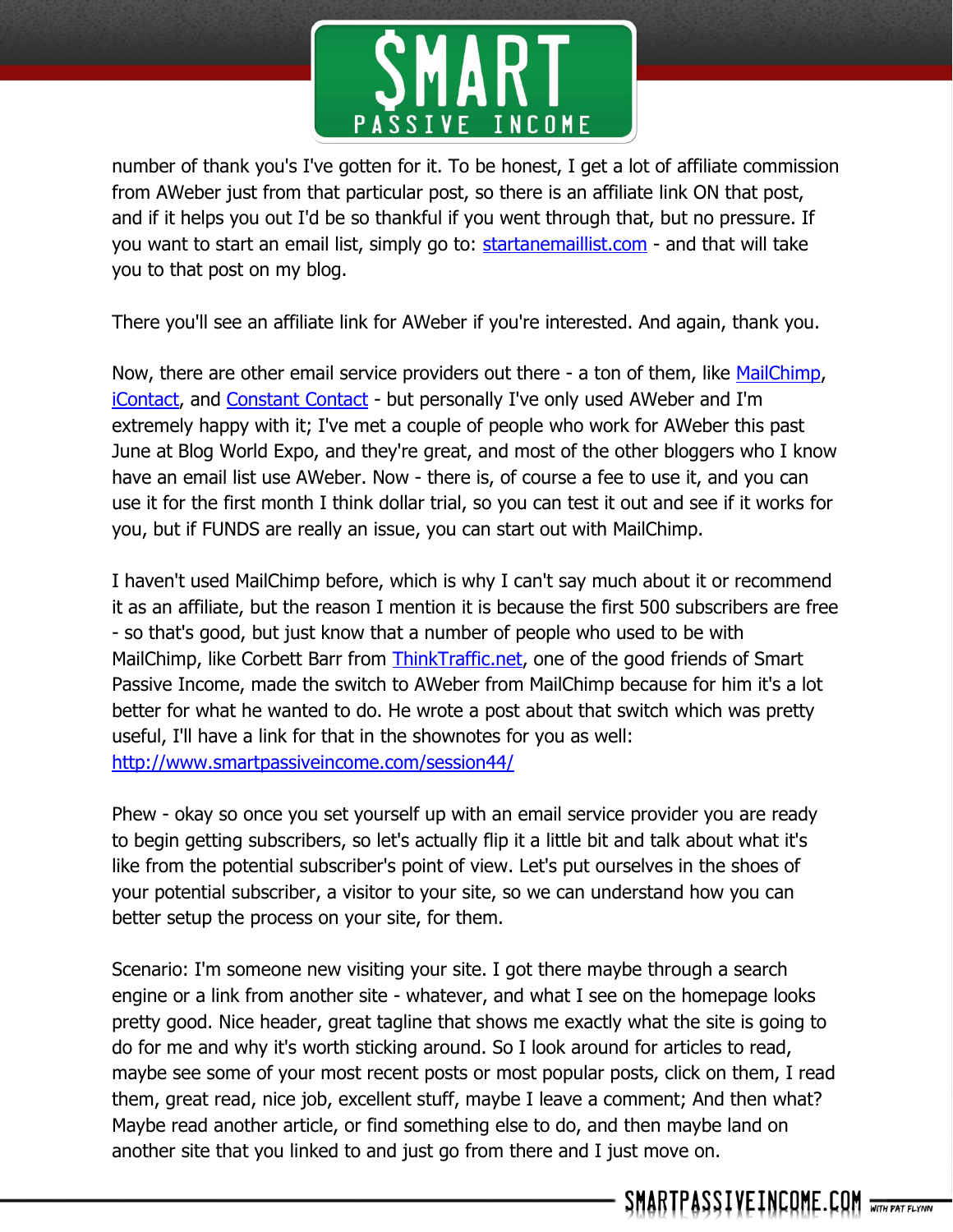

Maybe I come back later, maybe I don't - who knows? But the point is, you didn't give me an opportunity to subscribe, you didn't have a web form, or maybe you did but they didn't catch my attention, and you definitely didn't ask me to do anything. I read your articles, they were great - you had my attention and you could have given me a call to action and asked me to do something, and I would be more likely to do it then as opposed to if I had just gotten to your site and didn't read your stuff at all.

#### **So, there are three important things to consider here:**

- 1. You need web forms where people can sign up to join your email list.
- 2. You need those web forms to catch people's attention.

3. You need to give calls to actions when appropriate. Meaning, you tell people to sign up. And that's okay at certain moments in time. And I'll tell you when in just a second.

Let's talk about these things.

#### **First, you need opt-in forms where people can go sign up.**

Duh, how else are you going to get people to subscribe to your list if you don't have any place to subscribe? So how do you do this? You can get these forms from your email service provider. I know AWeber and they have a web form generator, you can customize it and then get the code to put in a widget in your sidebar, and again on STARTANEMAILLIST.com, that free step by step post I wrote that I just talked about earlier, it shows you all this - but yeah it's pretty simple. You can get that code, put it in your sidebar, in the middle of a page, wherever you'd like.

#### **Now the question is, where do you put these forms?**

The most common place is in the sidebar - you know - it shows up on every page, everyone will see it especially if it's above the fold, which is a smart move, and a lot of people just expect that to be there. Web form with name and email fields (you can do just email if you want, but I like to get the names too so I can personalize my emails that go out - that's really up to you), and boom, now you're off.

But wait - the sidebar isn't the only place you should put an email signup form. Now, you might be thinking - well Pat, I don't want to ask too much and seem desperate, or I don't want to just ask and ask and get it to the point where it's annoying, and yeah, you CAN do that, you can be annoying when asking for email addresses, but if you do it correctly and you place webforms strategically on your site it's not going to be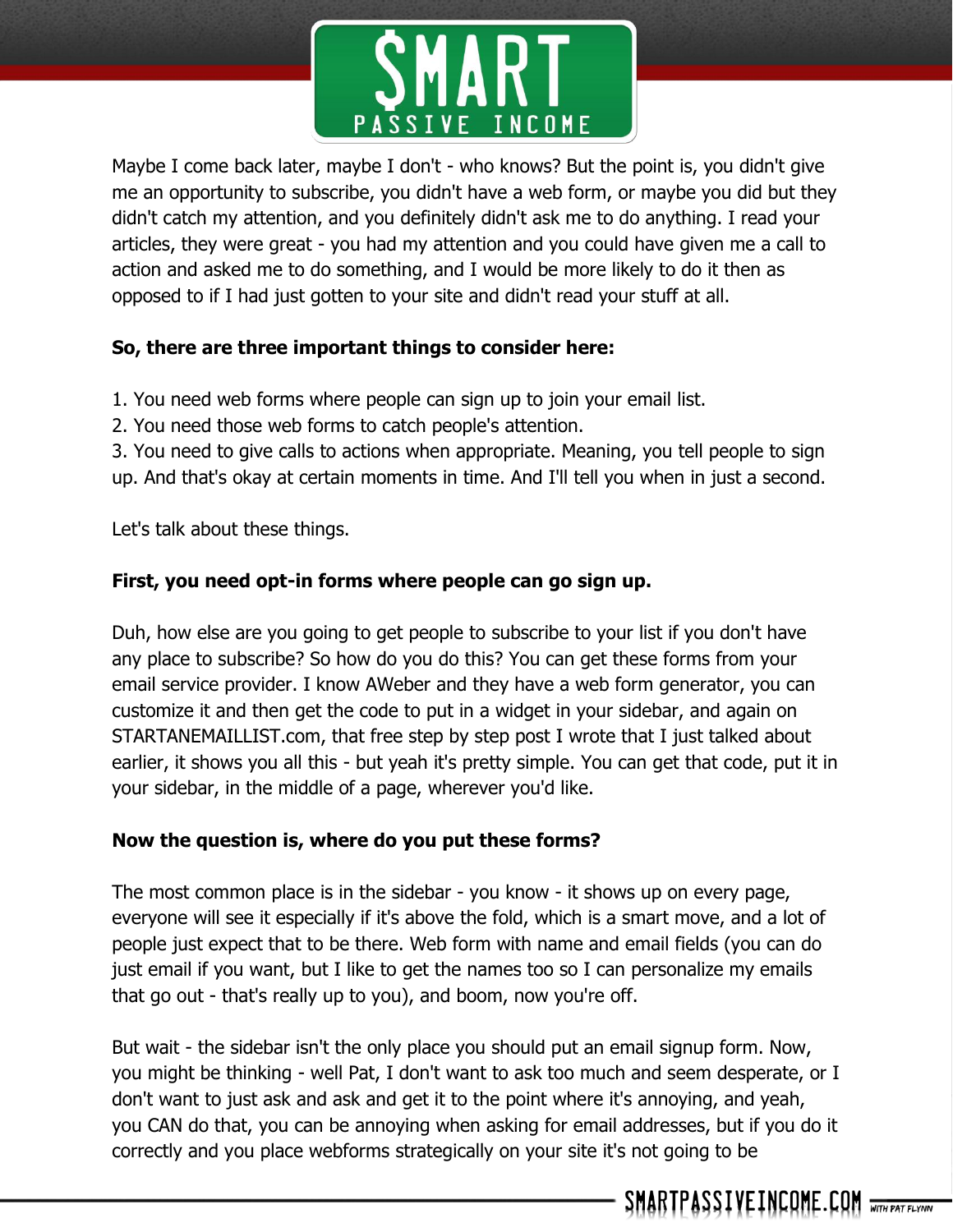

annoying. It will make sense.

**Scenario:** So I'm someone new visiting your site. I got there maybe though a search engine or a link from another site - whatever, and I'm on a specific post that you wrote about something. It's was awesome which is why the search engines ranked it high, and other people started linking to it, or tweeting it or sharing it on Facebook or LinkedIn or wherever. Either way, I'm now reading your post. And yeah, totally awesome, I read it, get to the bottom, totally stoked, and at the bottom of the post there's a field to signup for your newsletter. It grabs my attention, there's a small call to action, "Hey, sign up for the newsletter and get this!" - awesome! Let's do it.

So at the end of your posts is a great place to ask for an email address. You have a right to because people are going to be stoked from the post that you've written, and they're going to want to learn more.

Next scenario: So I landed on your site, I love it, maybe in the middle of reading a post, or maybe even beforehand, I decide you seem pretty cool, I want to learn more - so I click over to your about page. On the about page, you talk about what you can do for me, who you are and why you're cool (you have a right to do that on your about page a little) and then you have your email opt-in form there. I like you, so I subscribe.

The about page is a fantastic place to include an opt-in form, even multiple opt-in forms, if you'd like. After getting some tips from a site critique from Derek Halpern of [socialtriggers.com](http://socialtriggers.com/) (and that site critique is actually public on YouTube, you can listen and [watch him critique my site;](http://www.smartpassiveincome.com/conversion-strategies/) I don't mind being a guinea pig as long as you learn something from it. I'll link to the video for you in the show notes, it's great stuff) and yes, it totally helped.

I implemented some of the strategies, one of which was to add opt-in forms on my About page, and that increased the number of sign-ups on that page (because people could still sign up through the sidebar before), it went from 60 signups in one month, to in the next month 404. 404 signups the next month, that's a 446% increase in conversions on that page, just because I inserted a web form and a small call to action to subscriber in the middle of it. Smartpassiveincome.com/about - you can go and check it out yourself.

Please, if you're a blogger and you're building your subscribers up, put an opt-in form on your about page, along with a call to action. If there's one thing to do after listening to this podcast that you can do really easily if you're already collecting email addresses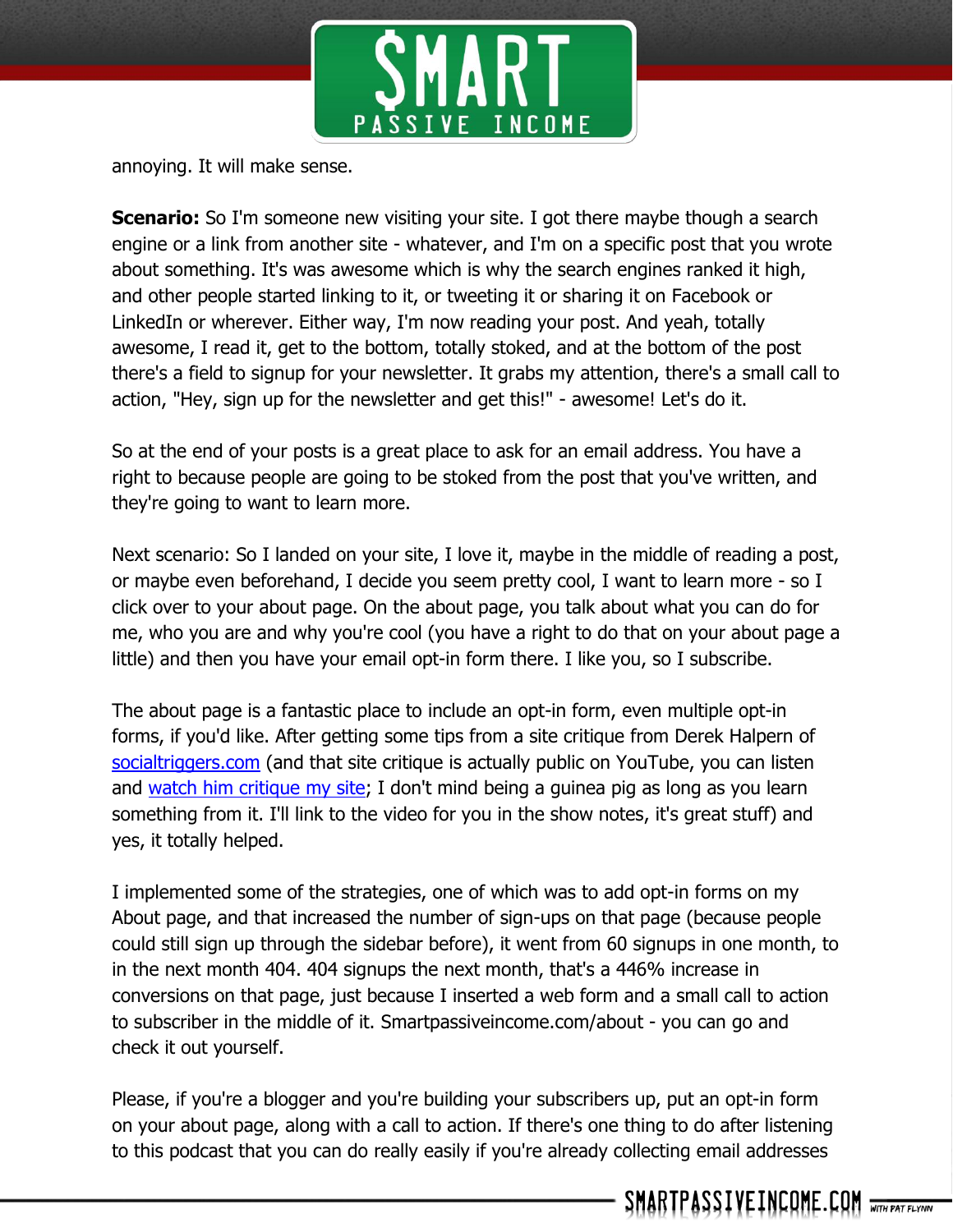

- do that. Put an opt-in form on your about page. Go to smartpassiveincome.com/about and you can see what it looks like. Seriously. Derek Halpern has it too, socialtriggers.com.

Ok so check this scenario out:

So I land on your site and BOOM - a pop up interrupts me and asks for an email address, but it has a cool looking giveaway to I might go along with it.

Pop-ups are interesting. The truth is, if you're looking at the numbers, they work. And they work REALLY well. But, I don't like to use them because for me it ruins the experience that I want to give people when they come to my site. This is just my opinion, but I'd rather focus on building my email list through people taking a little bit of effort, just a little bit, on their own to notice a web form that I strategically place on my site, that isn't aggressive or an interruption of any kind - it's just a part of the flow of the experience of my site, and people sign up that way. As opposed to - hey I'm about to visit this site because I'm interested in the article that the headline promised for me, but now this thing is in my way asking me to do something else - what is this site about anyways - okay, now where was I?

Ugh, gosh, I don't want that to happen. That's not the first impression that I want to be making to new visitors, right? But - that's just me. They do work, the numbers prove it, but when you think about it, how sticky are those subscribers really? Are they subscribing because they've read your awesome content? No, they're subscribing, obviously, to get that free whatever you're giving away for free, or because you've interrupted them and now that's what they can do.

Something to think about.

Another popular trend is sort of, for lack of a better term, a "static popup." It's not exactly a popup, it's not an interruption to the user experience of a site, it's integrated into the user experience of the site, but it's big, and bold, and definitely denotes that you want people to subscribe to your email list - front and center - typically in the header of a site. Again, my man Derek Halpern from SocialTriggers.com - if you go to his site, you'll see it right there in the front. He calls it the "Halpern Headers," and they seem to work really, really well.

I have yet to implement this on my own site; you can see it on SocialTriggers.com and it's great because you can offer an opt-in form while at the same time telling people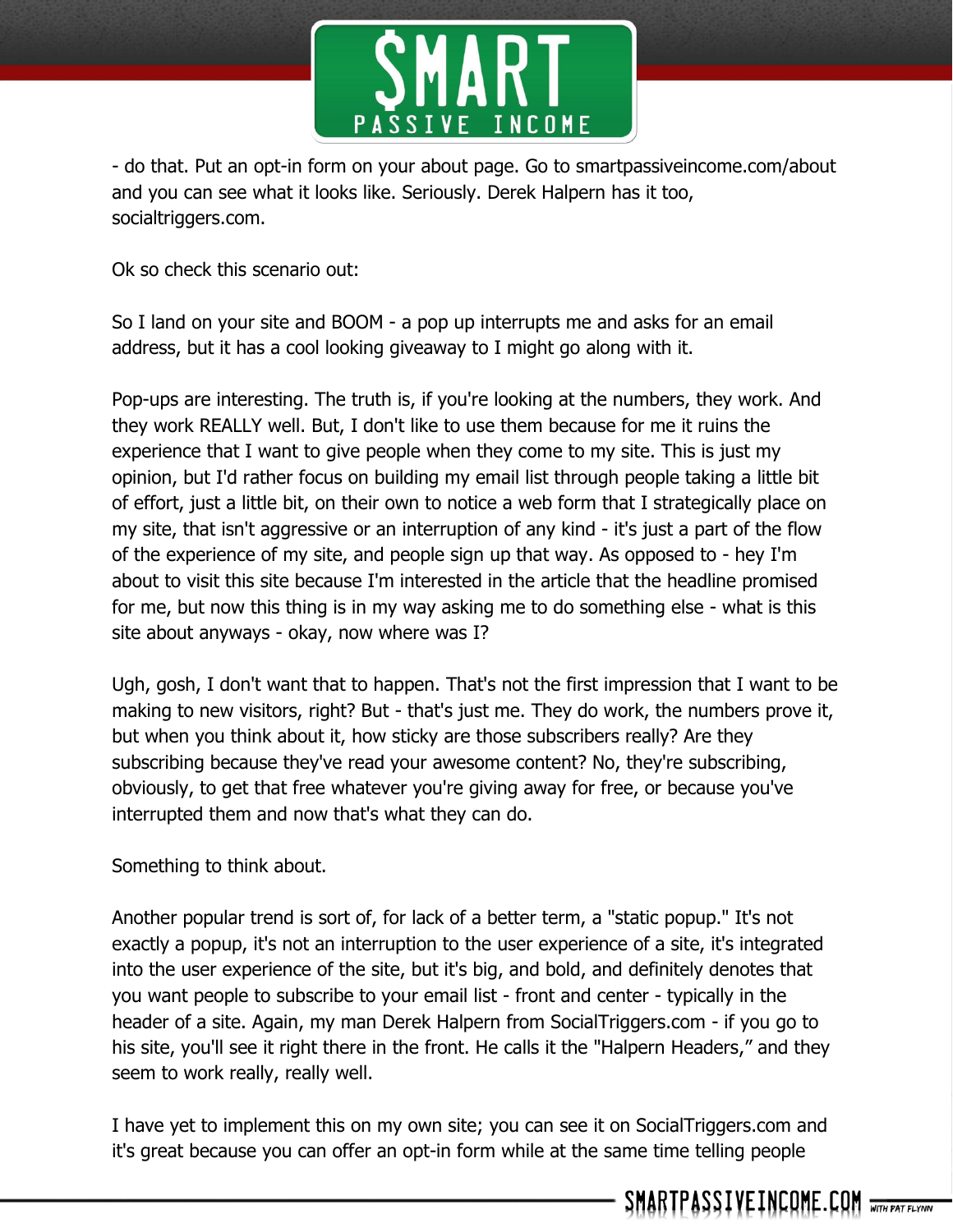

exactly what your site is about, which is obviously something you should be doing anyways, and the benefit that they get when subscribing. And that's totally cool and if you know your email list is great, and you should know that - why would you want your emails to be anything less than that, then you can definitely tell people right away exactly what they should do, and that's subscribe to your email list if that's going to be something awesome. It's definitely more welcomed than a pop-up, so that's another thing to think about. Another kind of trend that a lot of people are doing.

So those are some of the options you have for placing web-forms on your site and where to place them. I'm going to plug a plugin really quick here that I use and have shared with many, it's a premium plugin. You don't have to get it, but it's called Opt-In Skin, developed by Glen Allsop, our good friend from [ViperChill.com,](http://viperchill.com/) previous guest on the SPI podcast.

You don't need this plugin, but it's definitely going to help you place your web forms on your site in any location that you wish, especially if you aren't very computer-savvy or technical on WordPress or on the web, this will help you a lot. And more importantly than just placing your web forms in any location, you can more easily stylize your forms and make them look better. Opt-In Skin comes in with these skins you can choose from, and some of the skins have the option to share on Twitter and Facebook and LinkedIn and it has all of these social media buttons on some of the templates. It's really cool.

The web forms from AWeber and other email providers are a bit generic, in my opinion, and opt-in skin gives you the ability to choose from a number of templates and place them on your site, anywhere, with a simple click of a button, in various places like the bottom of the post, in a sidebar, you can split test various web forms too; you can fade them in, which is a setting that I have going on and I'm testing right now.

I say right now, but I know some of you will be listening to this in the future, I may or may not be using this at the time you listen in, but you can go to smartpassiveincome.com, go to any blog post and if you scroll down you'll see something that is offered by Opt-In Skin; I may or may not have the fade in effect there, but if you wait a couple seconds and it's not there it'll show up and it'll appear and fade into view - it's a pretty cool effect.

So opt-in skin, again, I'm not going to give you an affiliate link again, because I want you to go to the page on my site that reviews the plugin, gives you a video of how it works and what it looks like, and I also in that post throw in 5 bonus skins or templates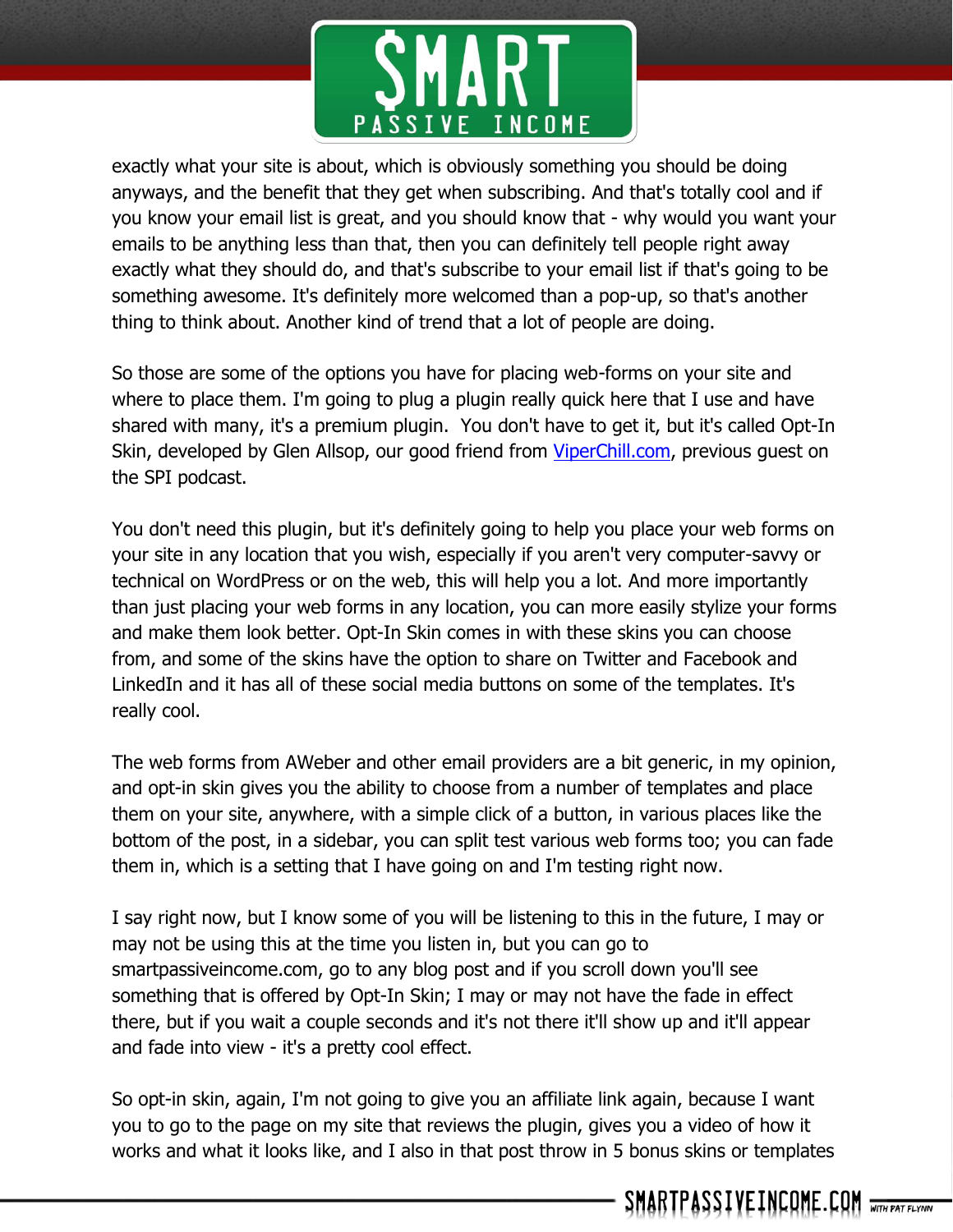

that you can use with it in a bonus expansion pack plugin that I give away. With that you can have the same looking forms that I use on the Smart Passive Income blog, which is pretty cool.

The link to that review post and bonus is at SmartPassiveIncome.com/skin

Speaking of bonuses, let's talk about the bonuses that a lot of people seem to be offering as a gift to subscribe to their email list. Offering a bonus, also referred to as a LEAD MAGNET, is a great way to encourage your readers to subscribe to your list. They'll be like "Whoa that report looks pretty awesome," or "that eBook looks great," or "that email course might be helpful, sure I'll subscribe to get free access to it, awesome!" It works. I myself use an eBook to help catch people's attention and get more subscribers, an eBook I have called eBooks the Smart Way, a free eBook, about 30 pages in length of content about how to write an eBook and sell it on auto-pilot, which is exactly what I did on greenexacademy.com when I first started my online business adventures.

Now, from a subscriber's point of view, a number of things about this bonus will better encourage your subscribers to subscribe:

## **1) I feel this is the most important thing, the image of the bonus.**

That's the most important thing because even before the bonus itself - it's the image that people look at. It's what will catch people's attention and it is the thing people will see and want when they go through the act of subscribing.

Even though your eBook bonus or your e-course or whatever you want to call it is electronic (and we'll talk about delivery in a second), there still needs to be something physical on the screen to look at.

For eBooks, it's the 3D cover image is what's usually done, for an E-course, some type of video player or a series of them, or a video player and a booklet or PDF of some sort.

To create these things, these 3D images on your site to help entice people to subscribe to your list, there are a number of resources out there, paid and free, to help you get those things - I'll put those on the show notes for you - as always smartpassiveincome.com slash session and then the number of the podcast that you're listening to, so this one is smartpassiveincome.com/session44.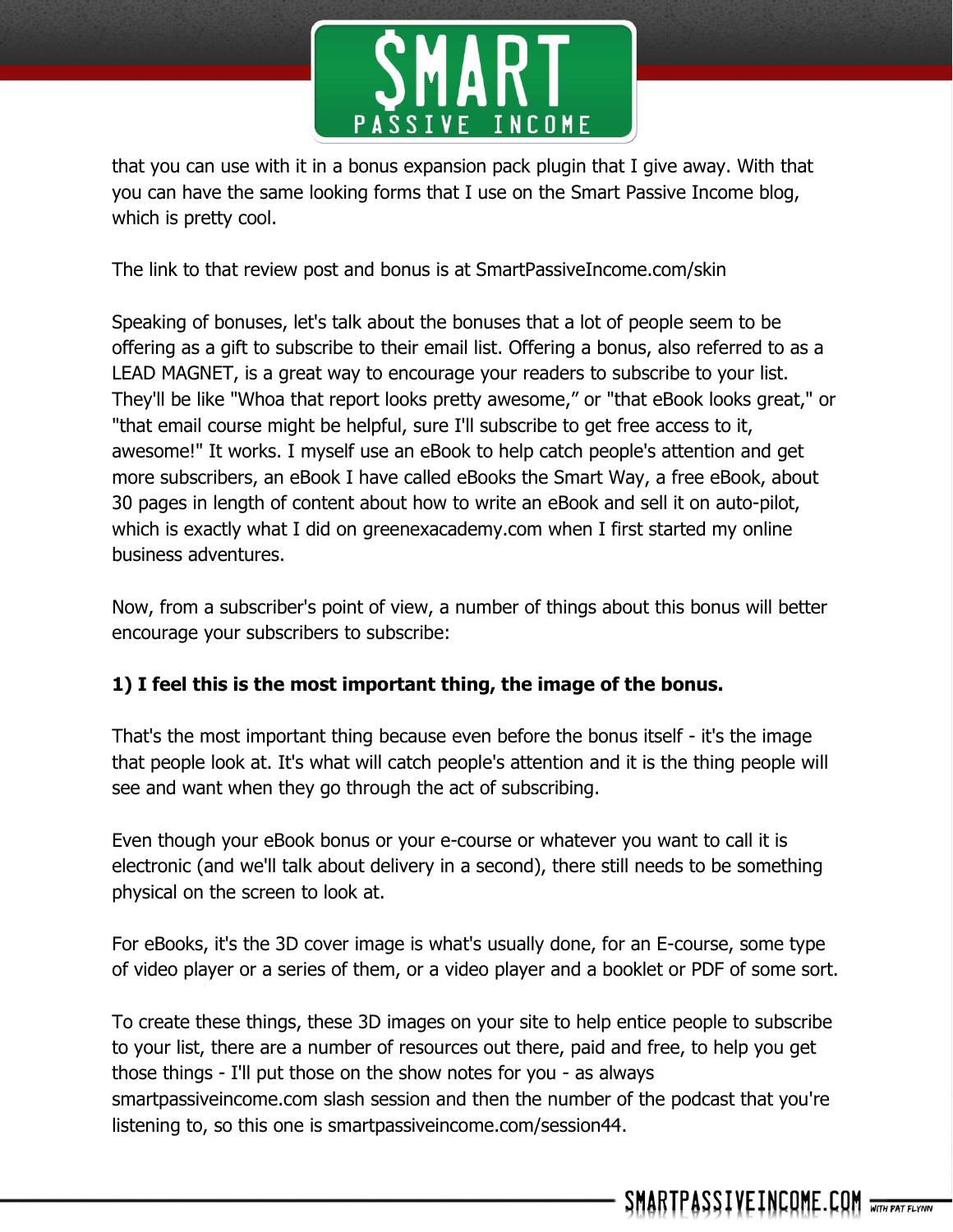

### **2) The next important thing beyond the image is what that bonus actually is.**

Is it something that's useful to your audience, or does it just seem like you just threw something up there because you're trying to build your email list? Your bonus or your gift or whatever you want to call it should be useful. Extremely useful, top-quality information, over-the top everything. Over-the-top delivery.

For many, this gift or bonus is the first real impression that people will have of you, of what you can do that is beyond your blog posts. Something they actually get from you that is not just the content that you write on your blog. If it's crappy, then when you eventually try to sell something, or recommend something as an affiliate, what experience are they going to remember when you give them that call to action to buy? Hmm, the crappy eBook you gave them, or the email course that just didn't do anything for them.

That's why I'm so happy that I get a certain number of emails each month from people suggesting that I stop giving my eBook away for free and sell it instead, because they would pay for it. I love that, because when I keep it for free, and I recommend something else, what experience are they remembering of something my audience got from me beyond just my blog posts. That eBook, which I know is a killer eBook, I spent a month and a half on it! So then what I recommend must match or even exceed the quality of that ebook.

And that's why I like the eBook thing the best, because you have more opportunity to make it awesome. The cover can be beautiful, the page templates designed like it was professionally done (I did mine in Pages for Mac), and people can actually flip through it and experience it, more so than just an email course, which - well, people get emails every day. Email courses are okay, so don't think that you have to undo one if you have one already.

The thing is, if you are doing an email course, my best suggestion for you would be that each day you send out an email, make sure there's a way your subscribers to see an immediate results that day from something they implement that you taught them in that email. It must be immediate - it can be a part of a whole which can happen later, but that part that you email about - get them to see results fast, that's how they'll stick with you.

A 7-day email course? That's a long time to get emails from you. But if each time you're giving them something awesome and leading into the next one, they're going to stick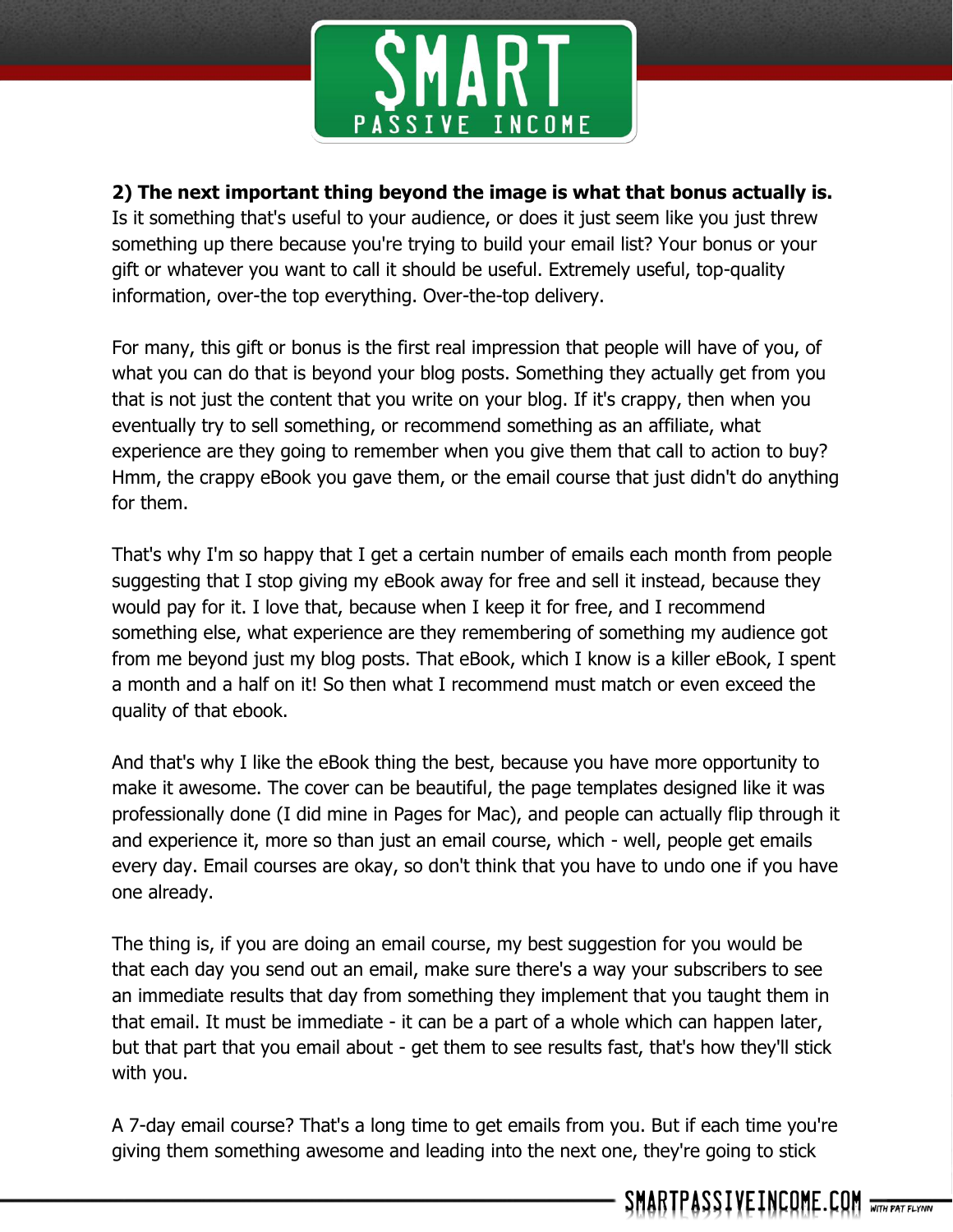

with you and they're going to know that they should continue to stay on your list to get broadcasts later on.

You have to make your bonus awesome because guess what - a lot of people are going to subscribe to your list JUST to get the gift, and many will unsubscribe immediately after. Many have done that with my own email list - and do you want to know how I know this? Because people who re-subscribe tell me. They say "Pat, I signed up just to get your eBook (which I've heard so much about - again, another benefit of making it awesome), and after unsubscribing, I'm back on your list because your eBook was THAT good. I just had to see what your emails were about).

I don't say this to brag about my eBook, I say this so you can make sure you make your bonus amazing.

You might be thinking - but Pat I don't have a ton of time to create something awesome and just give it away, I'm already working hard to create something awesome for my site, and maybe another product that I want to work on too.

Here's a little secret - actually, it's not a secret but many of you probably don't know this - the content in my eBook that I give away, eBooks The Smart Way, which has helped gathered 35,000 subscribers at this moment in time, in August 2012 - that book is the exact same content that I wrote in a series of posts I published on the blog about two years ago. Just updated a little with some eBook specific language in it. But it's the same.

I've always said to people that people will pay for convenience, and that references my eBook that I wrote for GreenExamAcademy.com, the one that sold over 12,000 copies, because that book was 95% the same content that was on the site at the time I wrote it. People will pay for convenience and not one person out of the 12,000 people have ever complained about the content being the same on the site. Not only will people pay for convenience but people will subscribe for convenience too.

And the thing is, many of my new visitors will not go back into the archives and see those posts anyways - they're buried, and I chose to unbury them, dig them up out of my archive in the form of an amazing eBook that is easier to read, and better designed than what people get just from reading blog posts. Like I said, I spent a month and a half on it, but I spent a month and a half because I was having trouble with the template and I was really wanting to design it really, really well. But the content in the book? Pretty much the same as what was in those blog post series.